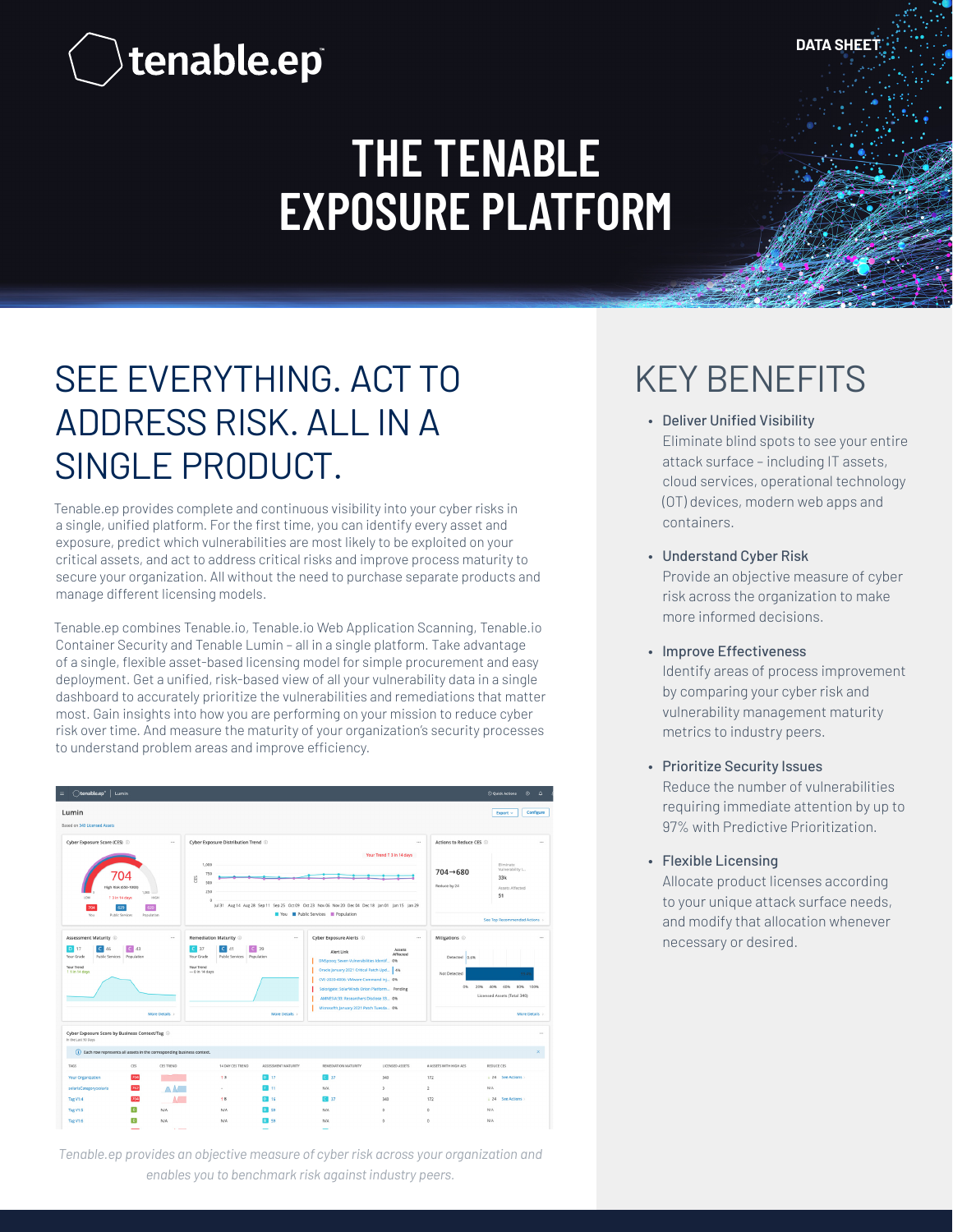

*Tenable.ep enables you to see and assess all assets and vulnerabilities from across your attack surface — including IT, cloud, container, and web apps — in a single, unified view.* 

### KEY CAPABILITIES

#### Flexible Asset-Based Licensing

Tenable.ep is managed by a single license that simplifies the definition of an asset to help streamline operations. Whether it's a web application, a cloud instance, a container image, or a physical server, each asset counts exactly the same based on the unique Tenable.ep licensing model. This model is extremely flexible and enables you to allocate licenses according to your specific needs, and modify that allocation as your attack surface evolves.

#### Comprehensive Assessment Options

Tenable.ep is built on Nessus technology and leverages active scanners, web application scanners, agents, passive network monitoring, and cloud connectors to help maximize scan coverage across your infrastructure and reduce vulnerability blind spots. This mix of data sensor types helps you track and assess both known and unknown assets and their vulnerabilities, including hard-to-scan assets like laptops and sensitive systems like industrial control systems.

#### Automated Web Application Scanning

With the scarcity of application security professionals, it's important to find solutions that offer automation to help alleviate the lack of security resources. Tenable.ep allows you to simply and rapidly assess all of your web applications with a highly automated solution that reduces your manual work effort. Gain visibility into OWASP Top 10 and web app component vulnerabilities, and provide detailed remediation instructions to developers.

#### Container Image Assessment

Gain visibility into the secure posture of your container images. View vulnerability, malware and other security data for all container images and access important operational data of running containers such as IP addresses, container IDs, scan status and risk score. Tenable.ep also enables you to sync container images from third-party registries to assess them for newly discovered vulnerabilities.

#### Continuous Visibility Into Cloud Exposures

Tenable.ep enables continuous visibility and assessment of your public cloud assets. Cloud connectors automatically identify assets in Amazon Web Services (AWS), Microsoft Azure and Google Cloud Platform and monitor their status in real-time. The Frictionless Assessment sensor continuously assesses AWS assets for vulnerabilities without the need to configure a scan, manage credentials or install agents. Nessus scanners and agents can also detect vulnerabilities, malware and configuration and compliance issues in cloud environments.

#### Simplified Risk-Based Vulnerability Management

Through a modern interface with intuitive dashboard visualizations, Tenable.ep makes common tasks, such as configuring scans, running an assessment, and analyzing results, easier than ever. Pre-defined scan templates and configuration audit checks that follow best practices frameworks, such as CIS and DISA STIG, help you protect your organization with a fraction of the effort otherwise needed. Customize your reporting and analysis with pre-configured, out-of-the-box dashboards or quickly build your own from a blank canvas to meet organizational needs.